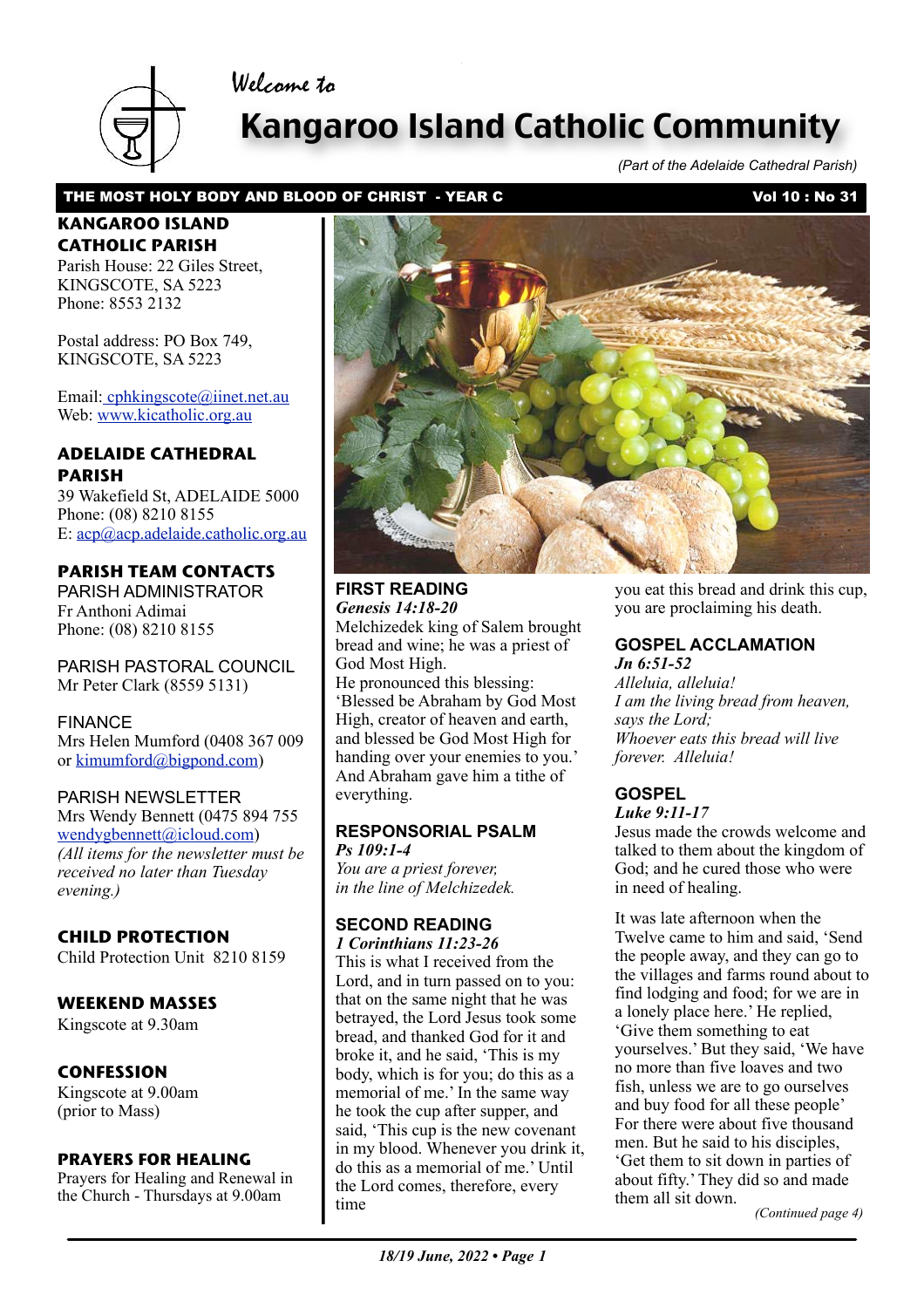

# **Bulletin Board**

### **PLEASE KEEP THESE PEOPLE IN YOUR PRAYERS**

**Sick:** Bill Roestenburg, Peter Weatherstone, Sue Semler, Joelle Davidson

**Recently deceased:** Mary Connell, Jim Higgins, Marge Brown, Joyce West

**June anniversaries:** Dorothy 'Mardi' Atktison, William 'Bill' Bauer, Shirley Black, Doris Bosanko, Norma 'Aileen' Cartel,Tony Cairney, William Christopher, Craig Feltus, Mary Alice Grace, Benjamin Hayes, Henry Hughes, Sarah Hughes, Fr P P Kelly, Alan Lashmar, Maria Loechel, Ann McAnnally, James McAnnally, Lillian Murphy, Laurence O'Daly, Dean Page, Ruth Perkins, Molly Polly, Edna Rayson, Mary - Douglas Rosentreter, Brenton Semler, Henry Tabor, Michael Wilcox, Alice Willson, Brian Willson

*Please pray for all the faithful departed and may all our sick parishioners, relatives and friends know the healing love of Christ.*

▅▅<del>⋡</del>⋦⋕⋇⋚⋹⋺⋼

#### **PARISH ROSTERS**

 **Comm Reader Cleaning** 19/06 S Semler A Gibbs H Mumford 26/06 L Grant P Clark H Mumford

#### **PRIEST ROSTER**

*(Often this roster changes if something unforeseen crops u* 19/06 Fr James Grant

#### **COVID RESTRICTIONS**

For the latest Archdiocesan restrictions please see page 4 of this bulletin. Please keep in mind the importance of social distancing and good hygiene practices.

#### **REFUGEE WEEK 2022**

Refugee Week in Australia is always held from Sunday to Saturday of the week which includes 20 June (World Refugee Day). For 2022, it will be held from Sunday 19 June to Saturday 25 June.

World Refugee Day is an international day designated by the United Nations to honour refugees around the globe. It celebrates the strength and courage of people who have been forced to flee their home country to escape conflict or persecution. World Refugee Day is an occasion to build empathy and understanding for their plight and to recognize their resilience in

rebuilding their lives.

- **Whoever they are**, people forced to flee should be treated with dignity. Anyone can seek protection, regardless of who they are or what they believe. It is non-negotiable: seeking safety is a human right.
- **Wherever they come from**, people forced to flee should be welcomed. Refugees come from all over the globe. To get out of harm's way, they might take a plane, a boat, or travel on foot. What remains universal is the right to seek safety.
- **Whenever people are forced to flee**, they have a right to be protected. Whatever the threat – war, violence, persecution – everyone deserves protection. Everyone has a right to be safe.

**WALKING IN THE SPIRIT** *Pilgrimage for the Plenary Council*  People across the country are invited to participate in a national prayer pilgrimage as the Catholic Church in Australia prepares for the Second Assembly of the Fifth Plenary Council of Australia in Sydney from July 3-9.

We pray for the Holy Spirit's guidance and grace for the members who will gather and also for ourselves and the Church, that we may have the courage to follow where God is leading us. For more information visit [www.plenarycouncil.catholic.org.au/](http://www.plenarycouncil.catholic.org.au/walkinginthespirit) [walkinginthespirit](http://www.plenarycouncil.catholic.org.au/walkinginthespirit)

#### **"YOU FEED THEM!"**

Most of us would be appalled as the Twelve if Jesus made this staggering demand of us. Feed five thousand people? On a fisherman's salary? In the middle of nowhere? Give us some lead-time, a boat, some nets, some fundraising expertise maybe. Give us fair odds. Five thousand to twelve is unsurmountable by human standards. Five loaves and two fish would hardly make a satisfying meal for a dozen of them, much less for five thousand unexpected guests.

Two observations are useful here. 1) By human standards, it IS impossible, but Jesus never asks us to operate on human power alone. 2) In God's eyes, there's no such thing as unexpected guests. We should expect a guest at any moment because the world is our neighbour. These two points dovetail; the world is our guest, and our

hospitality can never be enough unless we ground ourselves absolutely in God's power to satisfy. Feed the world? Sure, we can. And more than just bread. Right now? No better time to start, because our guests are getting mighty hungry while we argue about this.

Do you believe that with God all things are possible? How do you demonstrate what you believe in how you live?

Take Jesus seriously. Begin feeding the world right now, starting with the next person you meet. Share your food, money, faith, time, company, laughter, and love. Decide on what seems a safe amount to share – then give more. You will be drawn back to this meal again and again until the Master returns.

*GPBS eNews*

#### **ST VINCENT PALLOTTI SCHOLARSHIP TRUST**

The St Vincent Pallotti Scholarship Trust offers scholarships to enable lay people to further their understanding and skills in leadership/ministry or a specialised activity, such as promoting faith enhancement, social justice and pastoral care.

Closing date for application is July 29. More information and application forms available at [https://](https://Pallottine.org.au/scholarships/st-vincent-pallotti-scholarship-for-lay-ministry.html) [Pallottine.org.au/scholarships/st](https://Pallottine.org.au/scholarships/st-vincent-pallotti-scholarship-for-lay-ministry.html)[vincent-pallotti-scholarship-for-lay](https://Pallottine.org.au/scholarships/st-vincent-pallotti-scholarship-for-lay-ministry.html)[ministry.html](https://Pallottine.org.au/scholarships/st-vincent-pallotti-scholarship-for-lay-ministry.html)

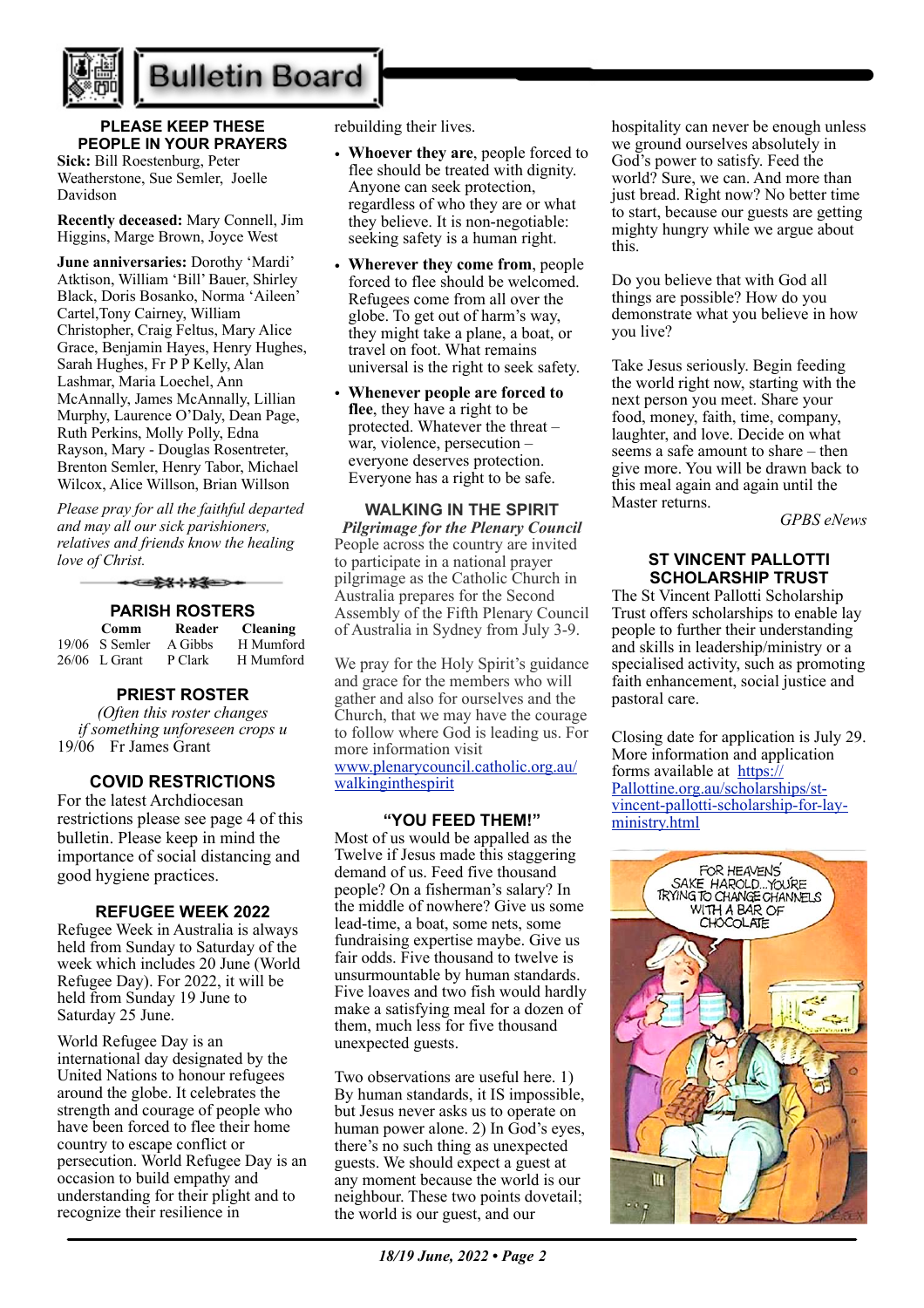

# **Ron Rolheiser column**

*Ronald Rolheiser, a Roman Catholic priest and member of the Missionary Oblates of Mary Immaculate. He is a community-builder, lecturer and writer. His books are popular throughout the English-speaking world and his weekly column is carried by more than sixty newspapers worldwide*

#### **WOMEN, INEQUALITY AND FEMINISM**

There are still people everywhere who believe there's no longer any issue regarding the status of women. Widespread is the belief that today, at least in democratic countries, women enjoy full equality with men. As well, for many, feminism is a bad word, politically charged, representing a radical liberal ideology whose agenda is at odds with traditional family values. What's to be said about this?

First off, feminism, like Christianity, is a wide term that includes both healthy and strident expressions. There are good feminists and there are strident ones, as is true too of Christians. Be that as it may, my main purpose here is to suggest that nothing can be further from the truth than the naïve belief that gender equality has been achieved – anywhere. It hasn't, not by a long shot.

Why do I say this? Before offering more substantial evidence, let me highlight just one example. I live in the West, in the United States, in America, in Texas, in San Antonio (a very Christian and compassionate city), in a democratic culture that prides itself and believes itself to be a beacon to the world vis-à-vis human rights and women's equality. Yet, as I read our daily newspaper, rarely does a single week go by wherein there isn't the report of a woman dying because of domestic violence. Moreover, these are only reports of women being murdered by a domestic partner; the numbers are no doubt astronomically higher in terms of women suffering physical and sexual abuse in our homes. Note, in 90% of these cases it's the woman who dies.

However, to substantiate the claim that women still suffer, massively and disproportionately, from inequality, let me cite a series of

comments from a recent book *Awakening,* by Joan Chittister:

- "The fact is that two-thirds of the poor of the world are women, twothirds of the illiterate of the world are women and two-thirds of the hungry of the world are women. Oppression of half the human race cannot be explained by accident. … Women are most of the poor, most of the refugees, most of the uneducated, most of the beaten and most of the rejected of the world."
- "The history of women is one of historical and universal oppression, discrimination and violence. In Buddhism, women who have led lives of total spiritual dedication are trained to take orders from the youngest of the male monks. In Islam, women are required to veil their heads and cover their bodies to express their unworthiness and signal the fact that they belong to some man. In Hinduism, women are abandoned by their husbands for higher pursuits and larger dowries or held responsible for his death by virtue of a woman's bad karma. In most forms of Judaism, women are denied access to religious ritual and education. In Christianity, until recently and in many sectors yet, the legal rights of women have been equated with those of minor children; wife-beating is protected by domestic right and even the spiritual life of women is dictated, directed, and controlled by the men of the faith."

Moreover, Chittister highlights an irony that generally goes unrecognized and, worse still, is often used to camouflage our failure to accord women equal status. Here's the irony. Many of us nurture, consciously or unconsciously, an attitude that might aptly be called a *romantic feminism* wherein we over-idealize and over-exalt women and, ironically but understandably,

by that very token end up denying them full equality. This is how Chittister puts it: "on no other class, surely has so much poetry, so much music, so many flowers, so much adulation, so much tolerance, so much romantic love and so little moral and intellectual, spiritual and human respect been lavished." In essence, an over-idealization of women, tells them: *you're so special and wonderful that you shouldn't be treated in same way as men!*

I'm old enough to have lived through a couple of generations of feminism. In the 1980s and 1990s, when I taught theology in a couple of universities, feminism, both healthy and strident, was very strong within the faculty and in much of the student body. I confess that I wasn't always at ease with it, particularly with its often-militant tone. I sensed its legitimacy, even as I feared its stridency.

Well, times have changed. Today, in the classrooms I teach, more and more, I'm meeting women, younger women, who have little sympathy or use for the feminism of the 1980s and 1990s. There's almost a patronizing attitude towards those women who pioneered the feminist agenda. Partly, it's a generational thing that's understandable. Partly, however, it's also a naiveté, an unfounded belief that the battle has been won, that women have now achieved full equality, that there's no need any longer for the old-style battles.

So, when I read Chittister's grim statistics and read about domestic violence almost daily in our newspapers, I long for those feisty feminists I once met in classrooms and at faculty meetings all those years ago.

*You can read, or download, Ron Rolheiser's weekly columns from his website at: [www.ronrolheiser.com](http://www.ronrolheiser.com)*